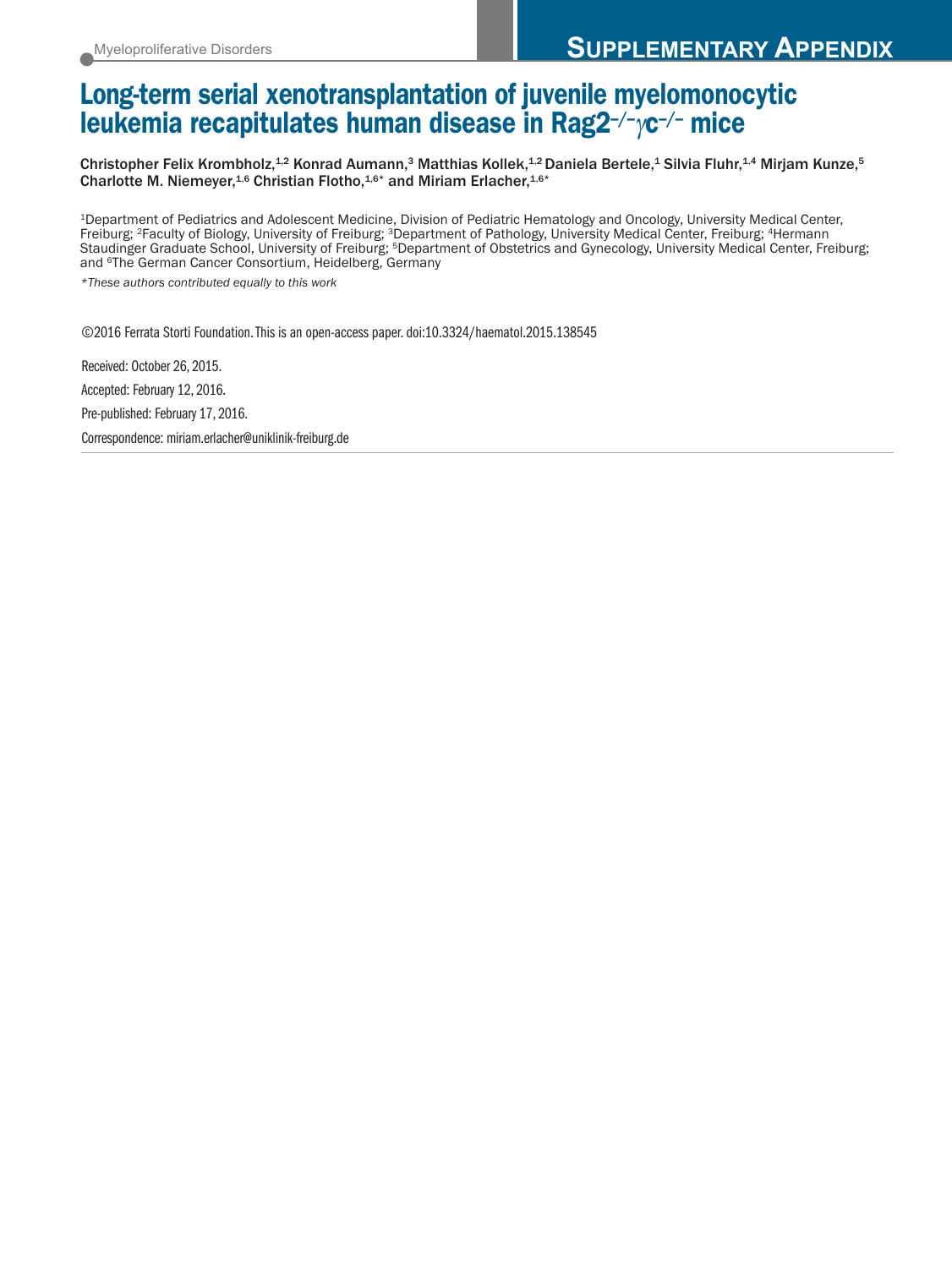# **Supplemental Table 1**

| Patient                                                  | #1                   | #2                | #3                | #4                    | #5                                   |
|----------------------------------------------------------|----------------------|-------------------|-------------------|-----------------------|--------------------------------------|
| Age at diagnosis (months)                                | 23                   | 26                | 60                | 29                    | 44                                   |
| Sex                                                      | Female               | Male              | Male              | Male                  | Male                                 |
| Platelet count at diagnosis (x 10 <sup>9</sup> /L)       | 137                  | 21                | 10                | 60                    | 201                                  |
| White blood count at diagnosis<br>(x 10 <sup>9</sup> /L) | 54.0                 | 57.0              | 14.1              | 13.6                  | 38.2                                 |
| Fetal hemoglobin at diagnosis (%)                        | 10.3                 | 21.8              | 9.2               | Not done              | 28.3                                 |
| Mutation                                                 | PTPN11<br>$c$ .C215T | PTPN11<br>c.G181T | PTPN11<br>c.G214A | <b>KRAS</b><br>c.G37T | <b>NRAS</b><br>c.38G>A<br>c.181C>A   |
| Leukemia karyotype                                       | Normal               | Normal            | Normal            | Normal                | Normal                               |
| Therapy before splenectomy*                              | None                 | None              | Steroids          | None                  | Thioguanine<br>Cytarabine<br>2x HSCT |

\*All patients received splenectomies for clinical indication.

### **Supplemental Table 1: Characteristics of JMML patients used as donors for xenotransplantation.**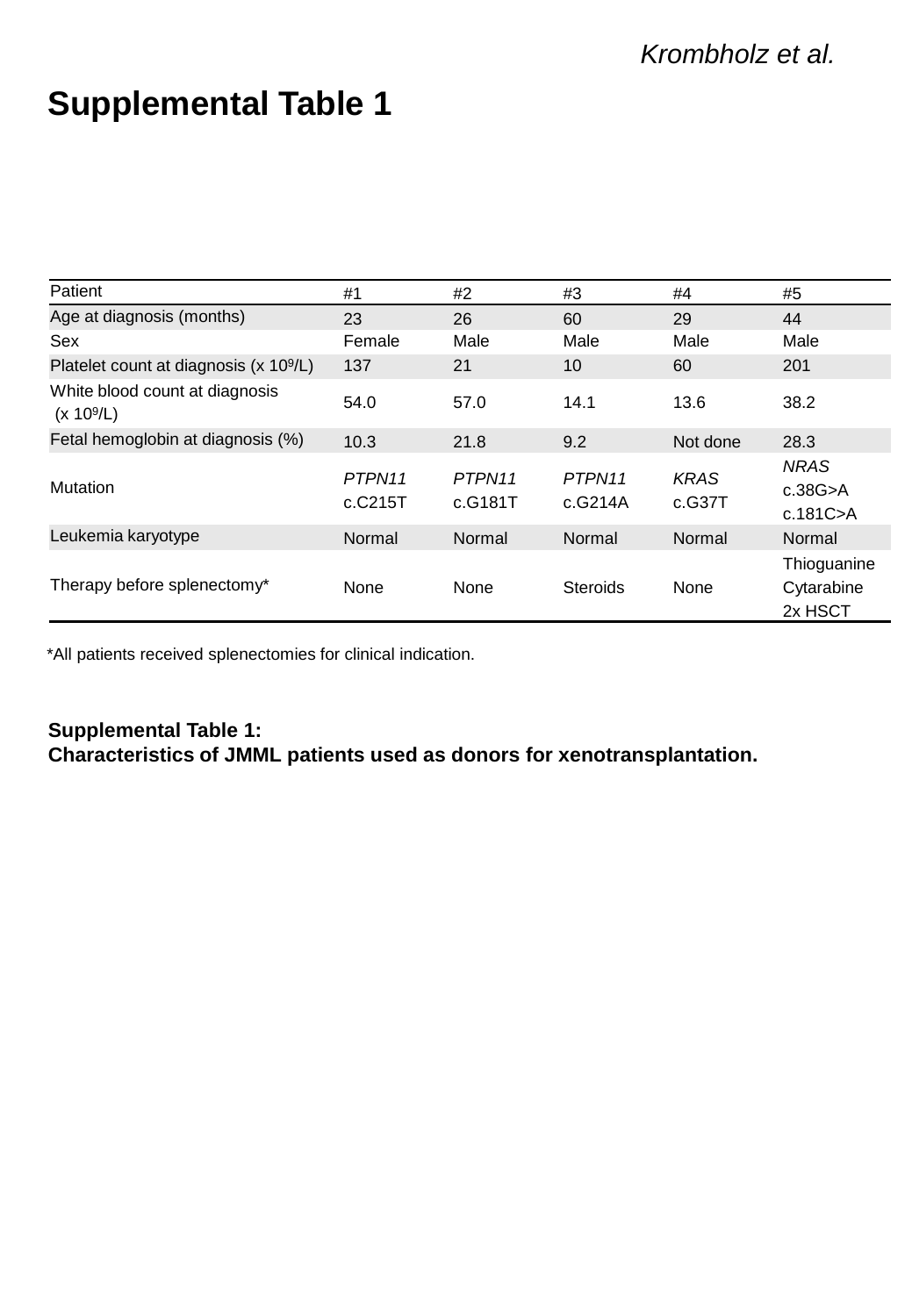# **Supplemental Table 2**

| Antibody          | Clone         | Company            | Method               |
|-------------------|---------------|--------------------|----------------------|
| Human CD45-PE     | <b>HI30</b>   | <b>BD</b>          | Flow cytometry       |
| Human CD33-APC    | WM-53         | BD                 | Flow cytometry       |
| Human CD45-FITC   | 2D1           | <b>BD</b>          | Flow cytometry       |
| Human CD19-PE     | 4G7           | BD                 | Flow cytometry       |
| Human CD3-APC     | SK7           | <b>BD</b>          | Flow cytometry       |
| Human CD13-APC    | <b>WM15</b>   | BD                 | Flow cytometry       |
| Human CD15-PE     | <b>HI98</b>   | <b>BD</b>          | Flow cytometry       |
| Murine CD45-FITC  | 30-F11        | <b>BD</b>          | Flow cytometry       |
| Murine CD45-PeCy7 | 30-F11        | <b>BD</b>          | Flow cytometry       |
| Human CD34-PE     | AC136         | Miltenyi           | Flow cytometry       |
| Human CD45-APC    | <b>MEM-28</b> | <b>Immunotools</b> | Flow cytometry       |
| Human CD11b-FITC  | ICRF44        | eBioscience        | Flow cytometry       |
| Human CD45        | 2B11 + PD7/26 | Dako               | Immunohistochemistry |
| Human CD34        | QBEnd 10      | Dako               | Immunohistochemistry |
| Human CD68        | PG-M1         | Dako               | Immunohistochemistry |
| Human lysozyme    | A0099         | Dako               | Immunohistochemistry |
| Murine CD45       | 30-F11        | <b>BD</b>          | Immunohistochemistry |
| Murine Ig         | K5005         | Dako               | Immunohistochemistry |
| Rat Ig            | P0450         | Dako               | Immunohistochemistry |

### **Supplemental Table 2:**

**Antibodies used for characterization of JMML cell populations in xenotransplanted mice.**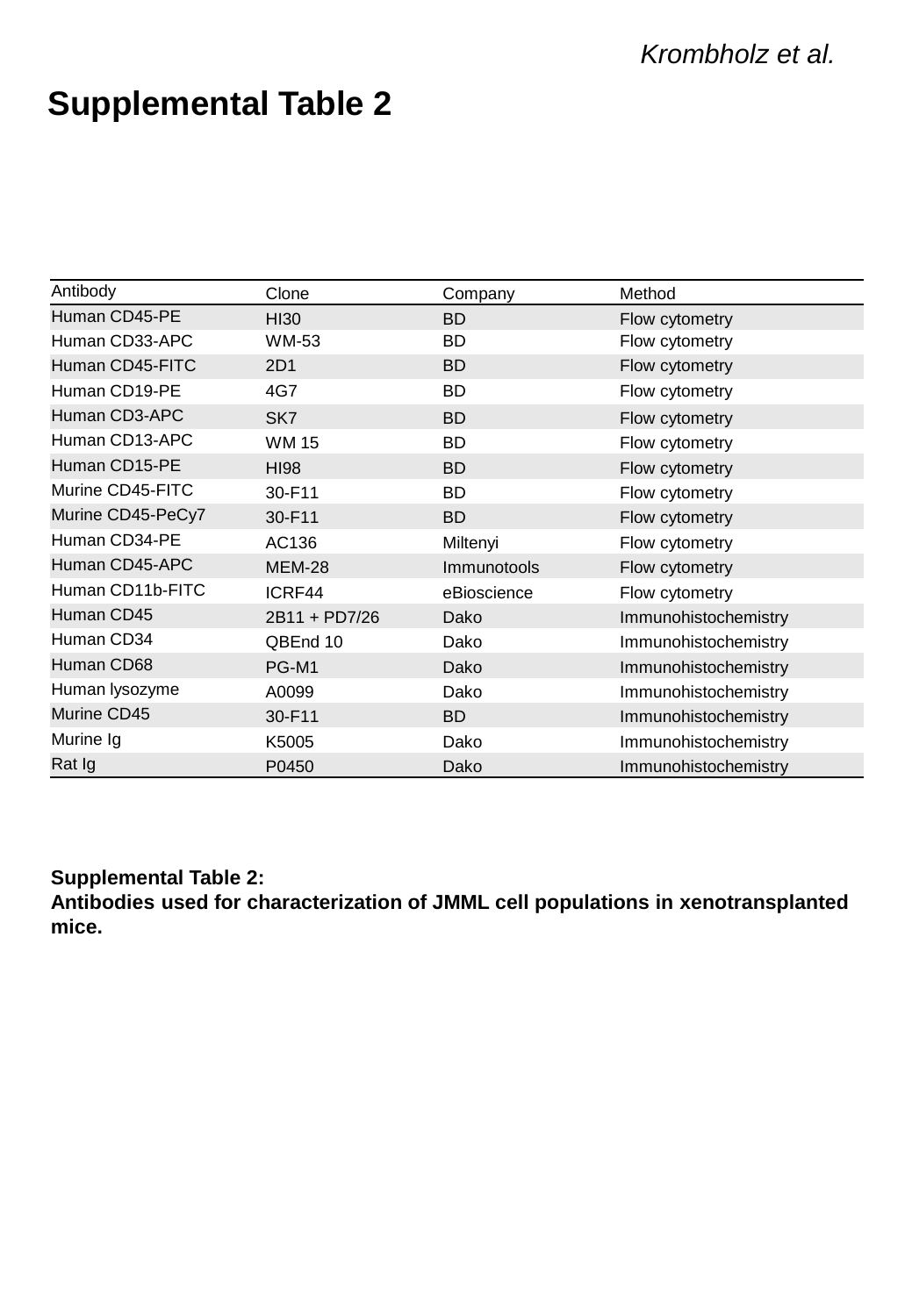

### **Supplemental Figure 1: Analysis strategy of flow cytometry data.**

The gating strategy for the characterization of engrafted cell populations (murine CD45, human CD45, CD33, CD11B, CD34, CD19, CD3, CD15 and CD13) is shown. Exemplary plots show flow cytometry data of murine bone marrow.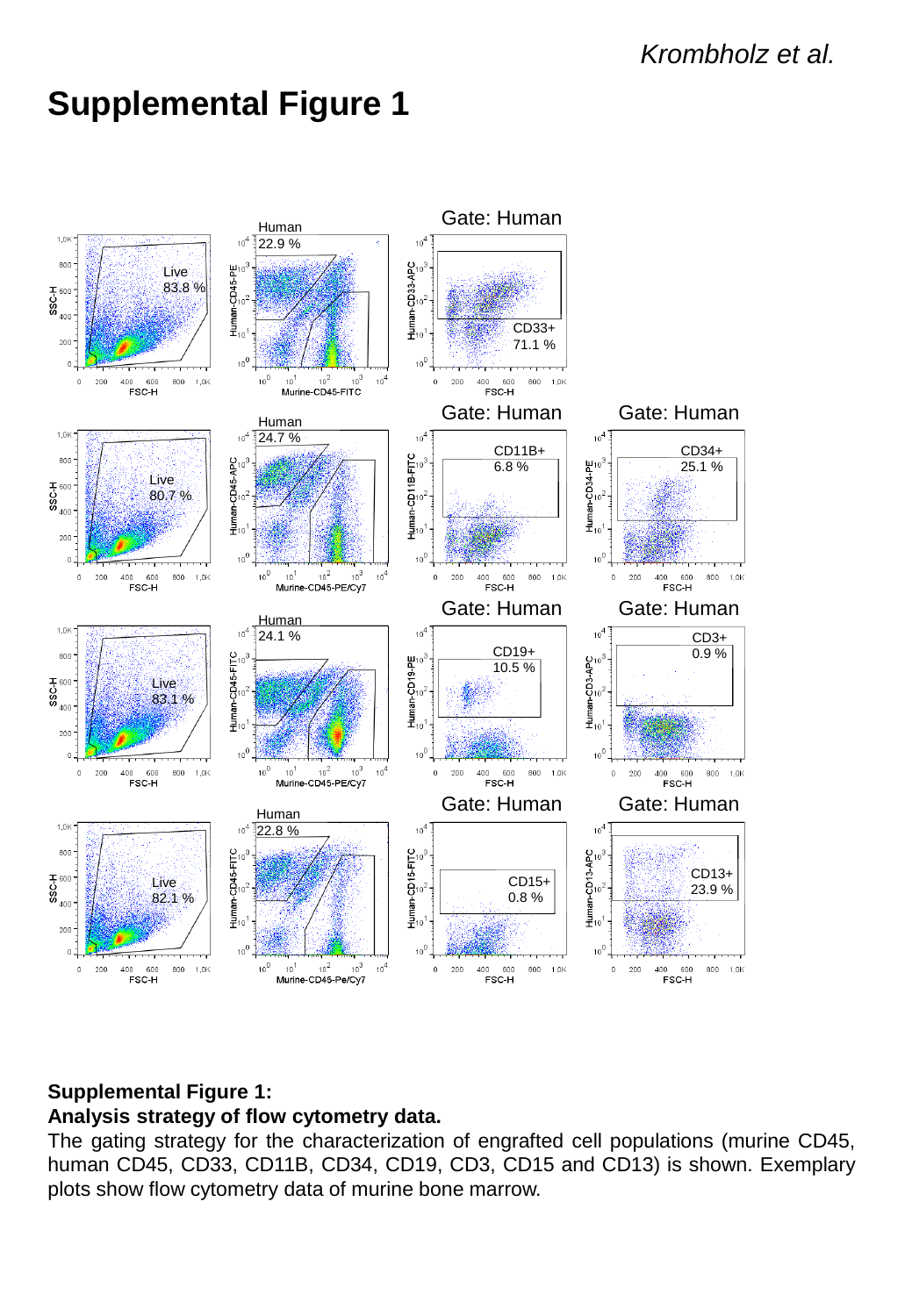

### **Supplemental Figure 2:**

### **Characteristics of xenotransplanted material.**

Cell viability upon thawing (upper panel) as well as cell composition (lower panel) of xenotransplanted material is depicted for patients #1 to #5. Xenotransplantation of JMML cells from patient #4 was unsuccessful.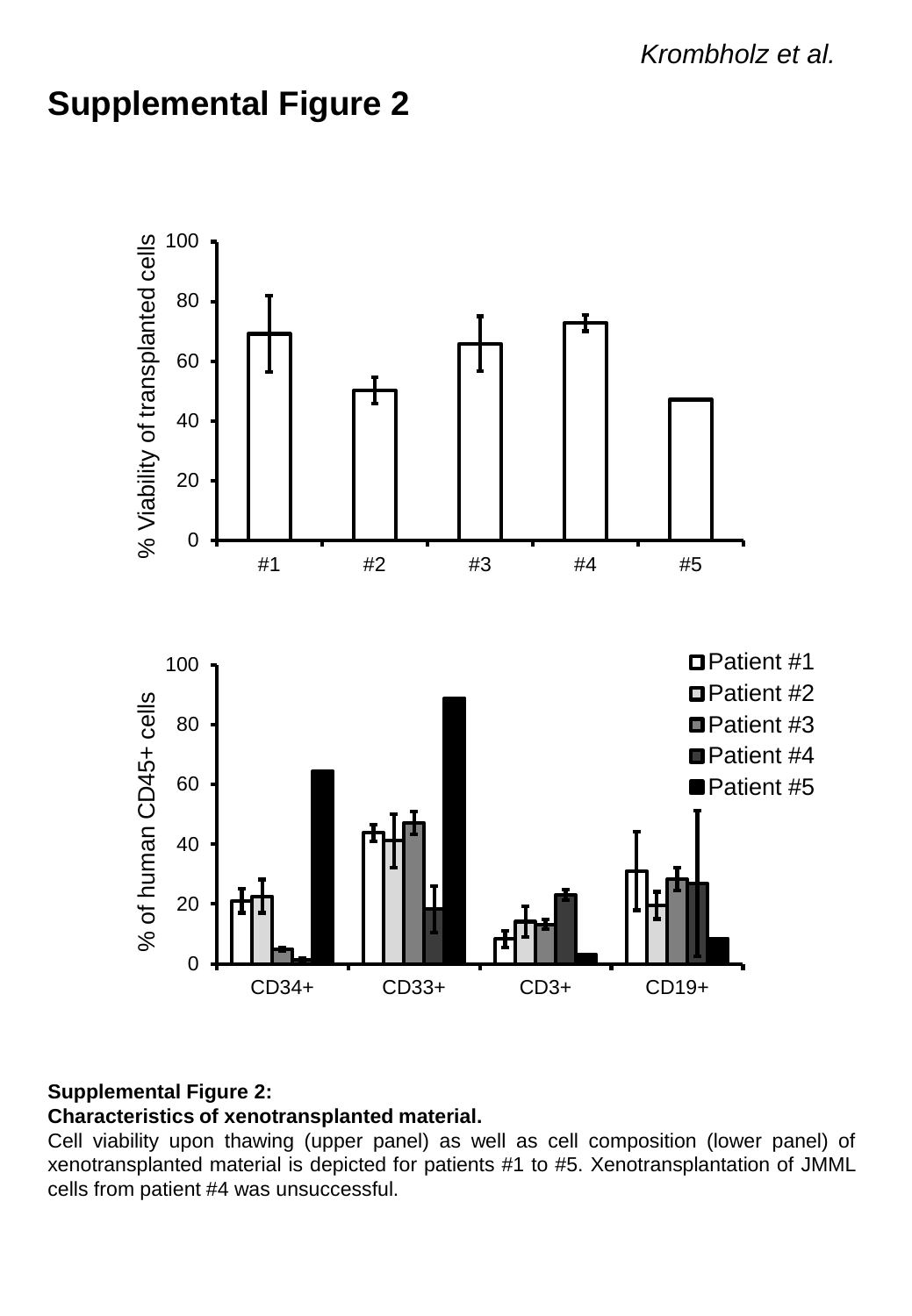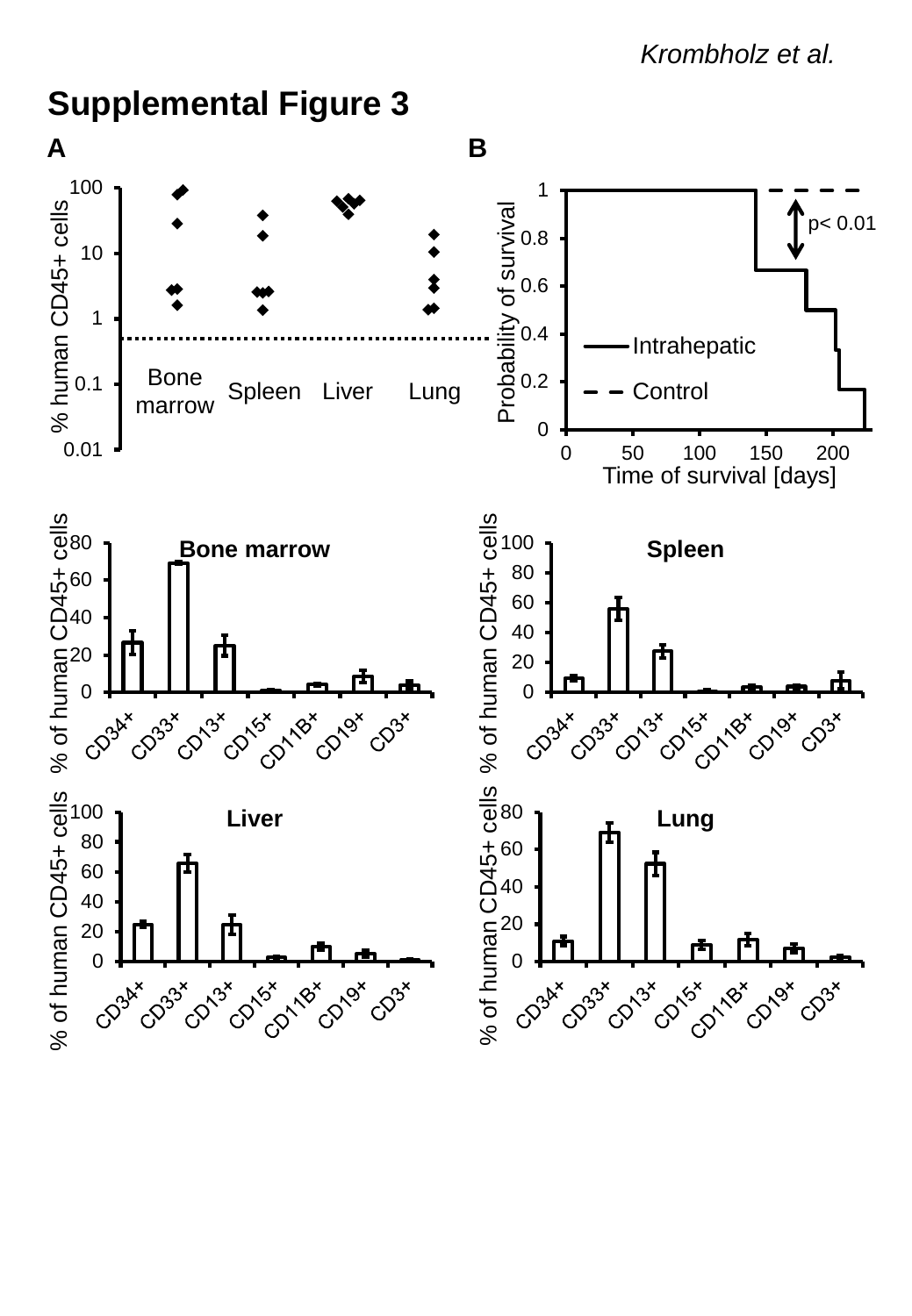#### **Supplemental Figure 3. JMML phenotype in** *Rag2 -/-γc -/-* **mice after intrahepatic route of xenotransplantation**

**(A)** Intrahepatic transplantation of 1 x 10<sup>6</sup> JMML MNC into newborn mice (black dots, N=6, patient #2) led to successful engraftment. Mice were sacrificed for analysis when critically sick. Human cell engraftment was assessed by flow cytometry of CD45+ cells. The level of human engraftment was defined as proportion of human CD45+ cells within the total population of murine and human CD45+ cells. The dotted line represents the definition of successful engraftment (≥0.5% human CD45+ cells). **(B)** Survival of xenograft mice was reduced (solid line) as compared to the survival of untransplanted control mice (N=5, dashed line) (p = 0.0005, Mantel-Cox log-rank test). **(C)** Hematopoietic cells were obtained from indicated organs and cell subpopulations were assessed by flow cytometry with antibodies to human CD45, CD34, CD33, CD13, CD15, CD11B, CD19 and CD3. Bars indicate mean value and standard error.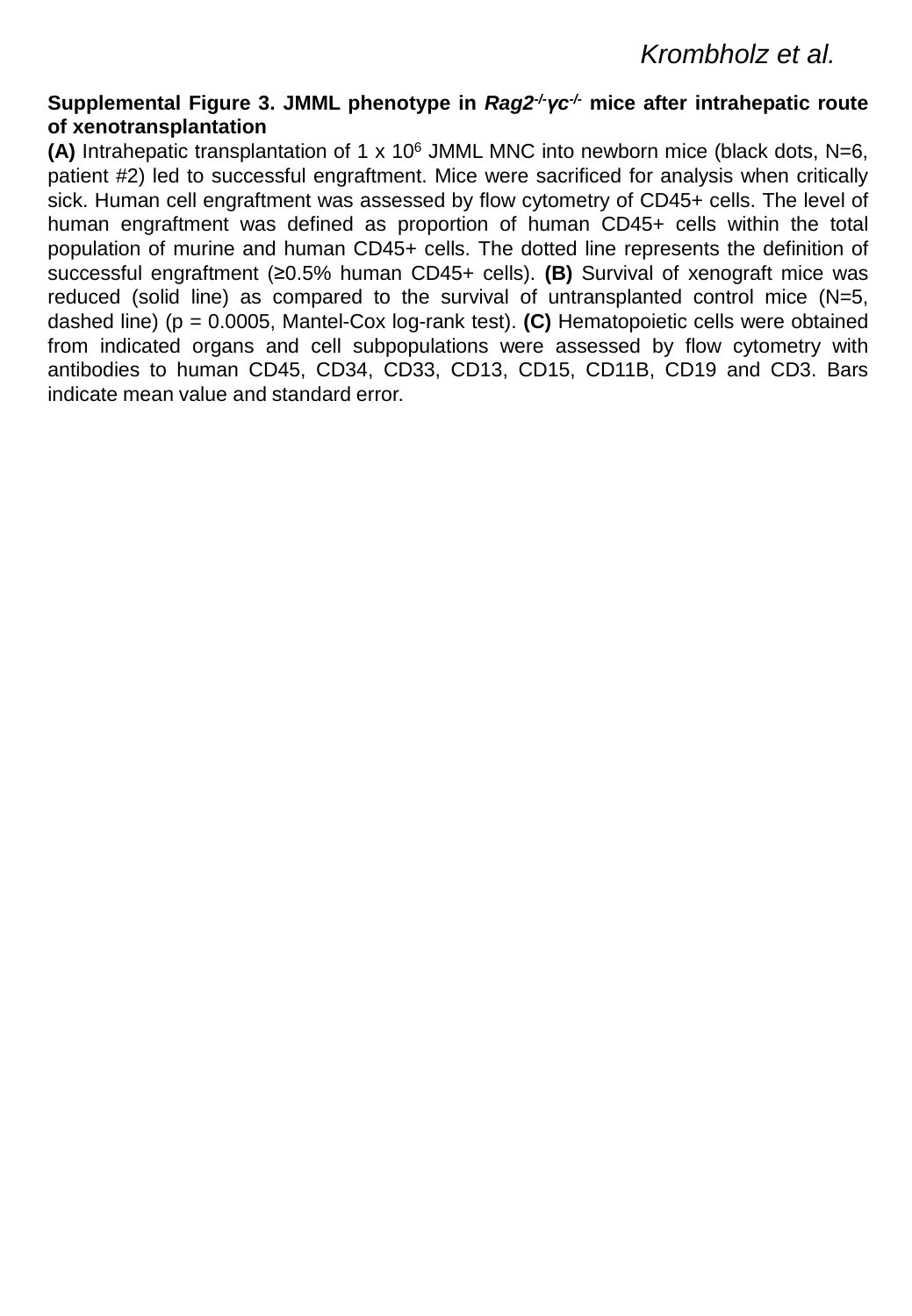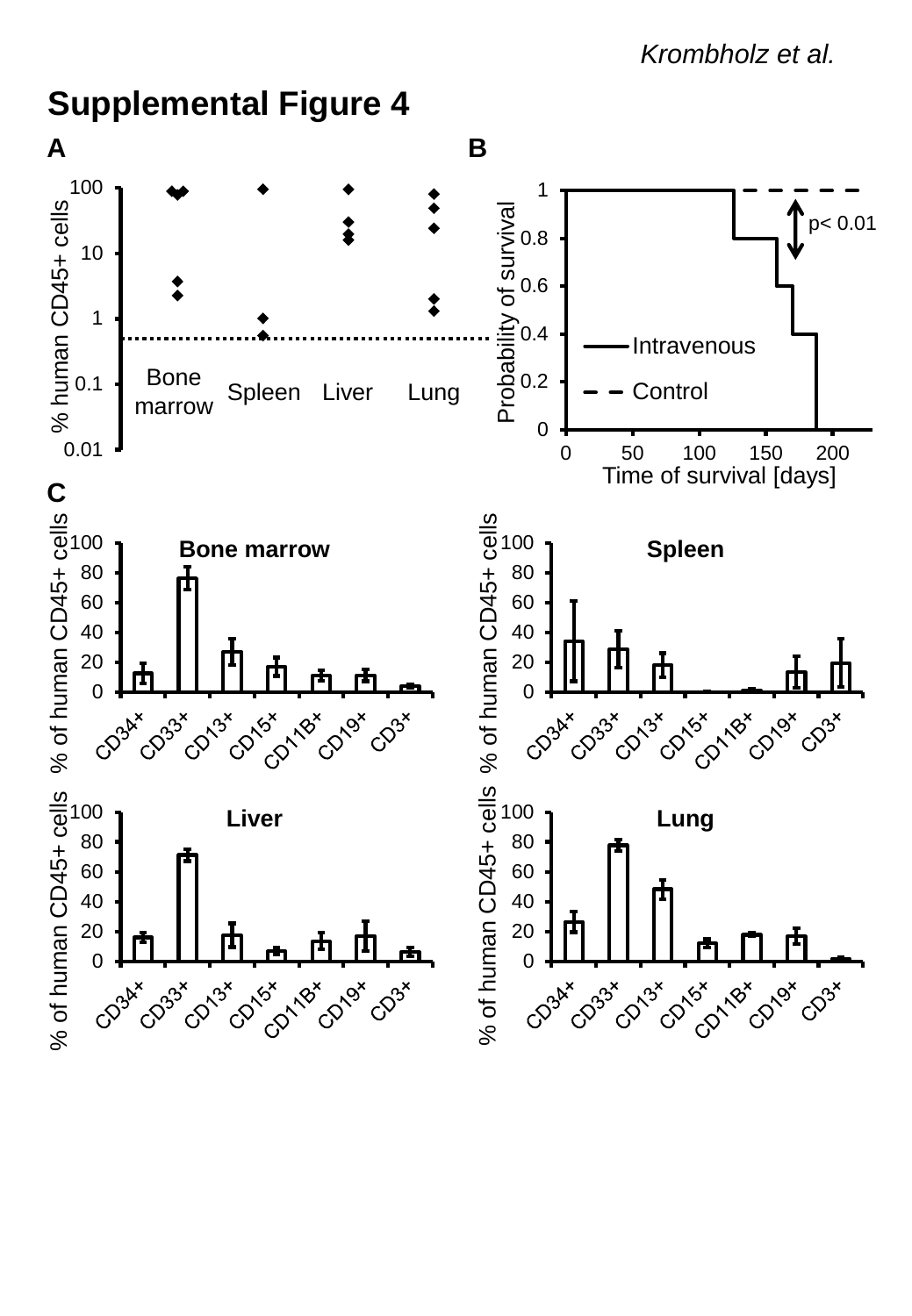#### **Supplemental Figure 4. JMML phenotype in** *Rag2 -/-γc -/-* **mice after intravenous route of xenotransplantation**

**(A)** Intravenous transplantation of 5 x 10<sup>6</sup> JMML MNC into 5-week-old mice (black dots, N=5, patient #1) led to successful engraftment. Mice were sacrificed for analysis at terminal disease. Human cell engraftment was assessed by flow cytometry of CD45+ cells. The level of human engraftment was defined as proportion of human CD45+ cells within the total population of murine and human CD45+ cells. The dotted line represents the definition of successful engraftment (≥0.5% human CD45+ cells). **(B)** Survival of xenograft mice was reduced (solid line) as compared to the survival of untransplanted control mice (N=5) ( $p =$ 0.0011, Mantel-Cox log-rank test). **(C)** Hematopoietic cells were obtained from indicated organs and cell subpopulations were assessed by flow cytometry with antibodies to human CD45, CD34, CD33, CD13, CD15, CD11B, CD19 and CD3. Bars indicate mean value and standard error.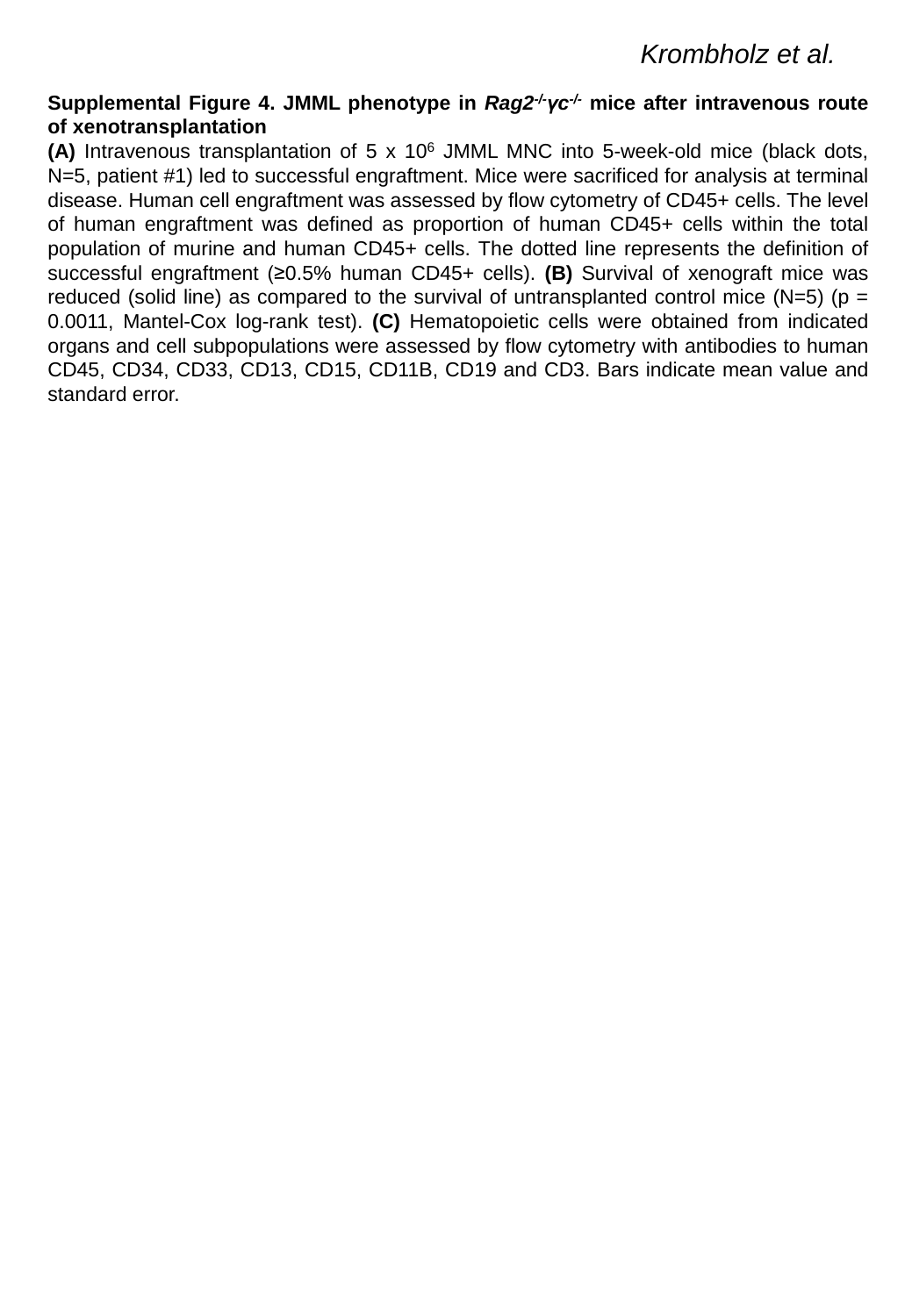

### **Supplemental Figure 5. Xenotransplantation of healthy CD34+ cord blood cells in**  *Rag2***-/-***γc***-/- mice**

CD34+ cells from umbilical cord blood of healthy newborns were transplanted into *Rag2 -/ γc-/-* mice (N=7, 1 x 10<sup>5</sup> cells per mouse). Recipients were analyzed 8 weeks after transplantation. Human cell engraftment was assessed by flow cytometry of CD45+ cells. The level of human engraftment was defined as proportion of human CD45+ cells within the total population of murine and human CD45+ cells. The dotted line represents the definition of successful engraftment (≥0.5% human CD45+ cells). Human cell subpopulations in indicated organs were assessed by flow cytometry with antibodies for human CD45, CD33, CD19 and CD3. Bars indicate mean value and standard error.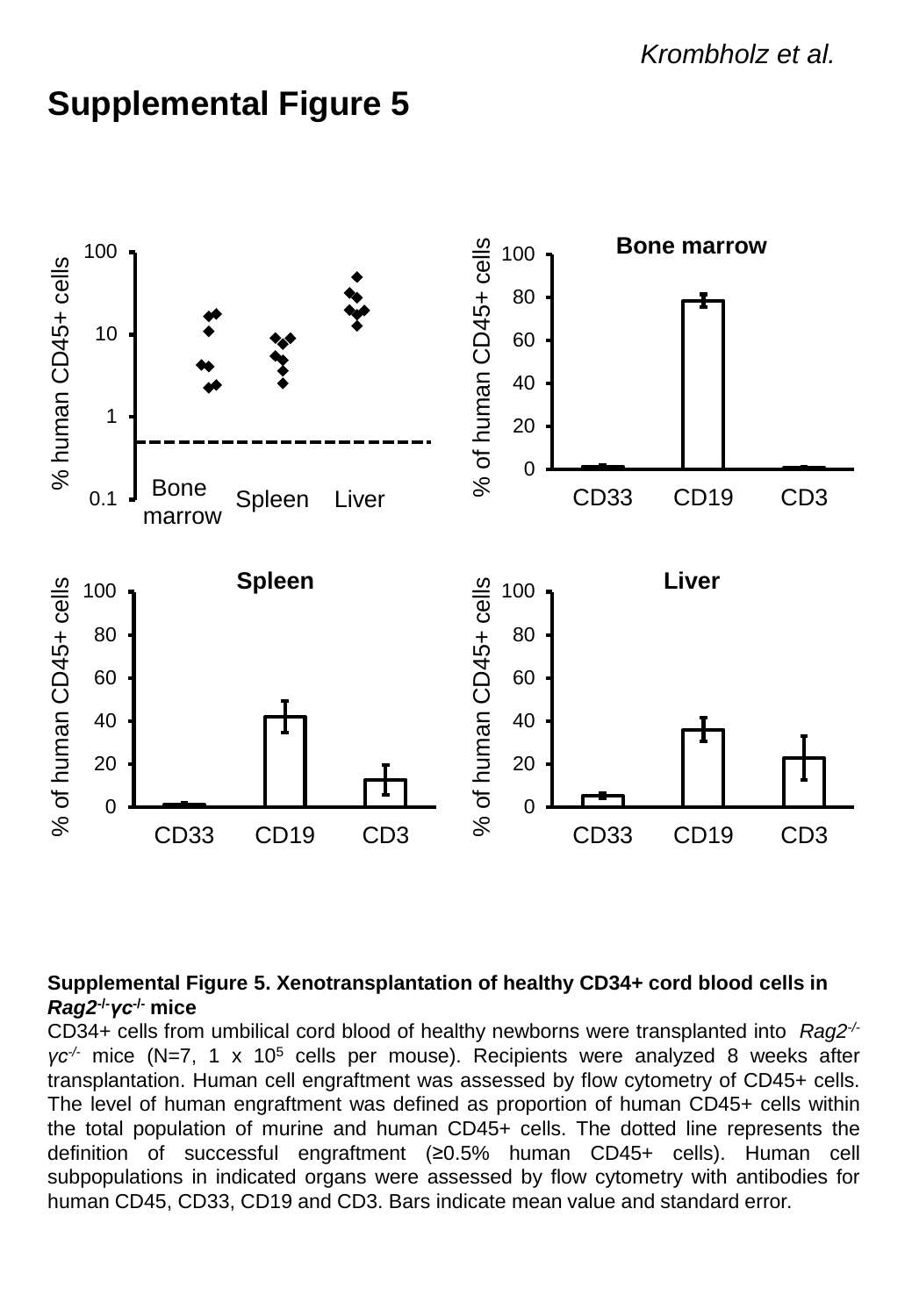

#### **Supplemental Figure 6. Human cytokines were detected in blood serum of engrafted mice**

Blood serum was analyzed for human cytokine levels in a subset of engrafted (N=34) and not engrafted mice (N=6). Bars indicate mean value and standard error. Human interferon-γ (hINF-γ) was significantly increased over unspecific murine signals (Mann-Whitney test). Human tumor necrosis factor (hTNF) and interleukin-8 (hIL-8) were only detected in engrafted mice.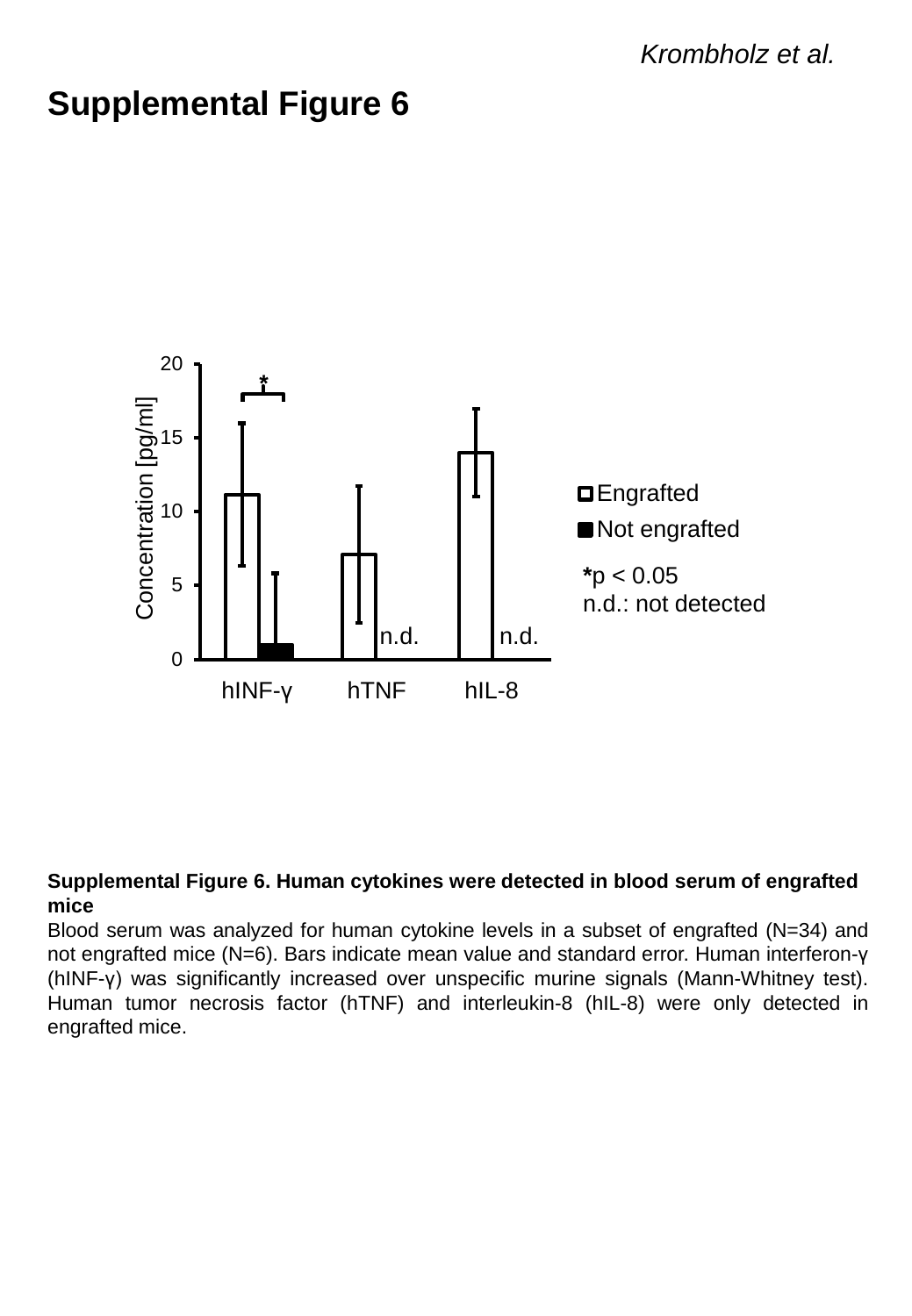### *Krombholz et al.*



#### **Supplemental Figure 7. Graft-versus-host disease caused by co-transplanted, nonleukemic human T cells.**

Thirteen newborn Rag2<sup>-/-</sup>γc<sup>-/-</sup> mice were transplanted with 1x10<sup>6</sup> spleen MNC from JMML patient #3. **(A)** All animals died within 36 days. **(B)** Human leukocytes were assessed by flow cytometry of CD45+ cells (N=9 mice available for analysis). The level of human engraftment was defined as proportion of human CD45+ cells within the total population of murine and human CD45+ cells. **(C)** Lineage-specific antibodies showed predominance of human CD3+ T cells. Mean value and standard error are shown (N=9).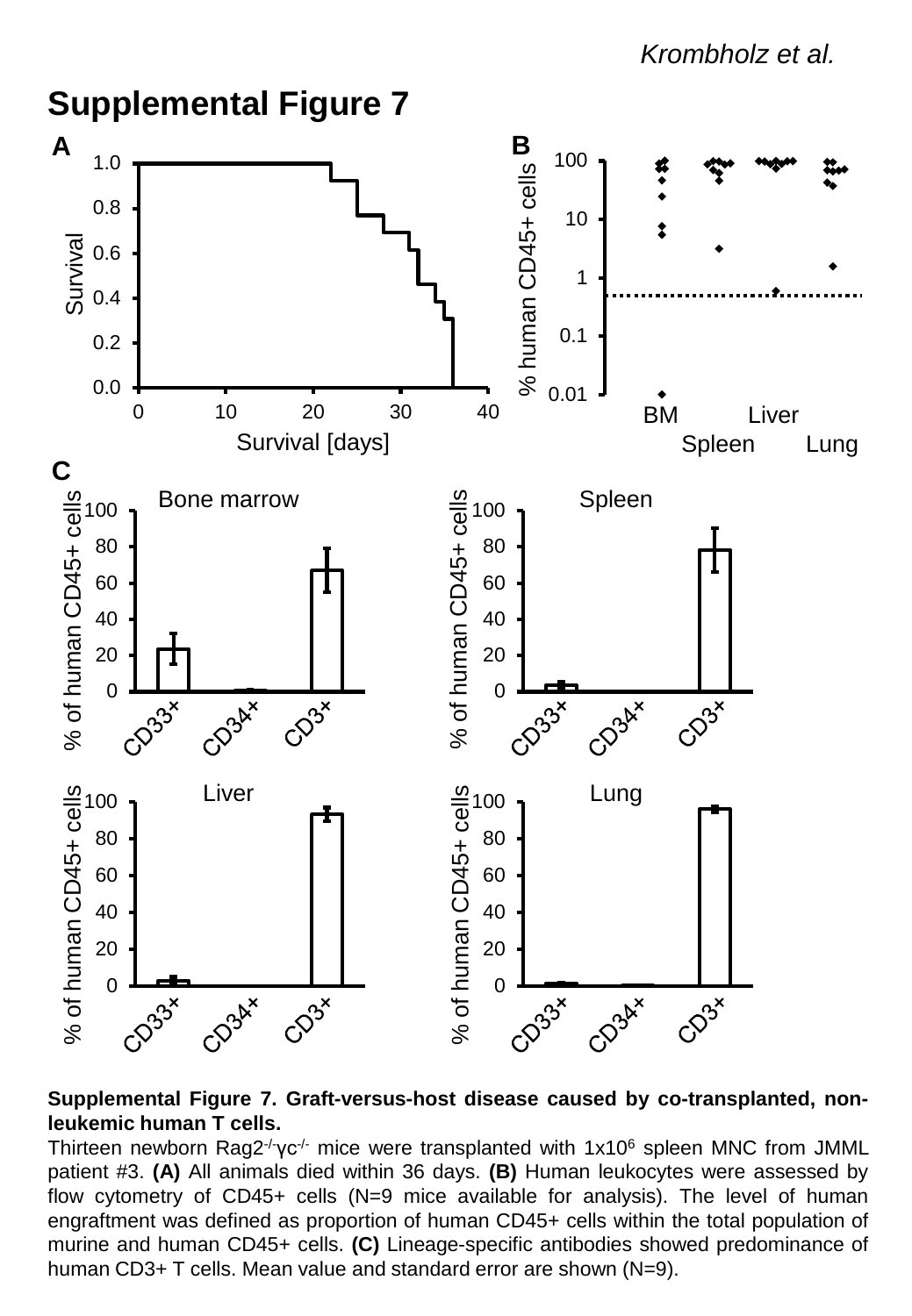